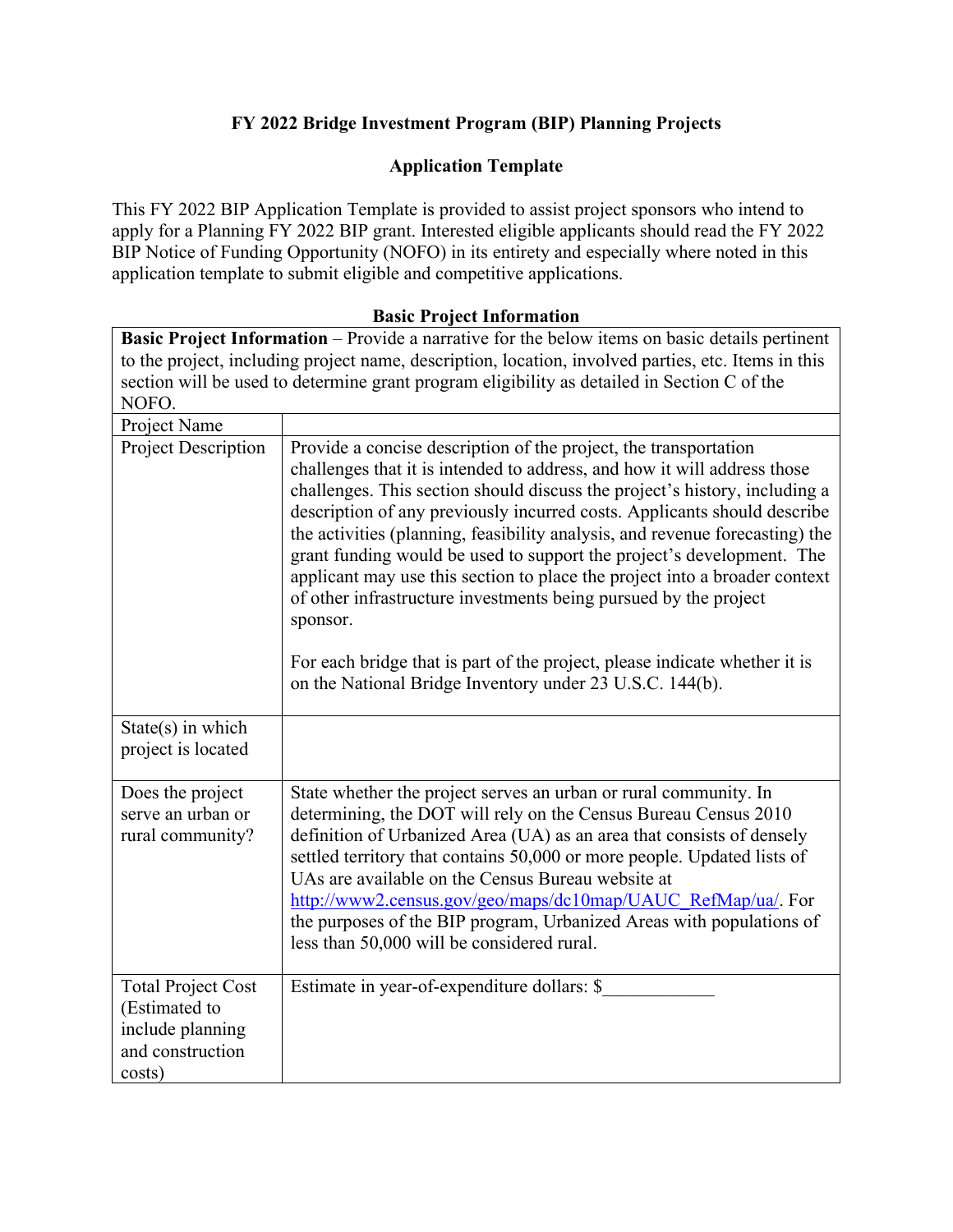| Who is the Project<br>Sponsor?                                                                                                                                                                              | (Name and identify which eligible applicant category applies. Select<br>from the below statutory eligible applicants:                                                                                                                                                                                                                                                                                                                                                                                                                                                                                                              |
|-------------------------------------------------------------------------------------------------------------------------------------------------------------------------------------------------------------|------------------------------------------------------------------------------------------------------------------------------------------------------------------------------------------------------------------------------------------------------------------------------------------------------------------------------------------------------------------------------------------------------------------------------------------------------------------------------------------------------------------------------------------------------------------------------------------------------------------------------------|
|                                                                                                                                                                                                             | 1. A State or a group of States;<br>2. A metropolitan planning organization that serves an urbanized area<br>(as designated by the Bureau of the Census) with a population over<br>200,000;<br>3. A unit of local government or a group of local governments;<br>4. A political subdivision of a State or local government;<br>5. A special purpose district or a public authority with a transportation<br>function;<br>6. A Federal land management agency;<br>7. A Tribal government or a consortium of Tribal governments; and<br>8. A multistate or multijurisdictional group of entities as described<br>above in $1 - 7$ .) |
| List all Project Co-<br>Applicants.                                                                                                                                                                         |                                                                                                                                                                                                                                                                                                                                                                                                                                                                                                                                                                                                                                    |
| Identify the Lead<br>Applicant (who will<br>be also the<br>applicant<br>responsible for<br>administration of<br>BIP funds if<br>application is<br>selected and point<br>of contact for the<br>application.) |                                                                                                                                                                                                                                                                                                                                                                                                                                                                                                                                                                                                                                    |
| Was an application<br>for USDOT<br>discretionary grant<br>funding for this<br>project previously<br>submitted?                                                                                              | (If Yes, please include project title, applicable grant programs and<br>year.)                                                                                                                                                                                                                                                                                                                                                                                                                                                                                                                                                     |

# **National Bridge Inventory Data**

**National Bridge Inventory Data -** For each bridge included in the project description above, fill out the NBI data in the following form. For projects with multiple bridges, including those utilizing bridge bundling, this table should be duplicated and populated with data for each individual bridge. This data is used to support and verify statements made about the project in other sections in this application template as noted in Section D.2.d.II of the NOFO. Data, format and coding information can be downloaded from [Download NBI ASCII files -](https://www.fhwa.dot.gov/bridge/nbi/ascii.cfm) National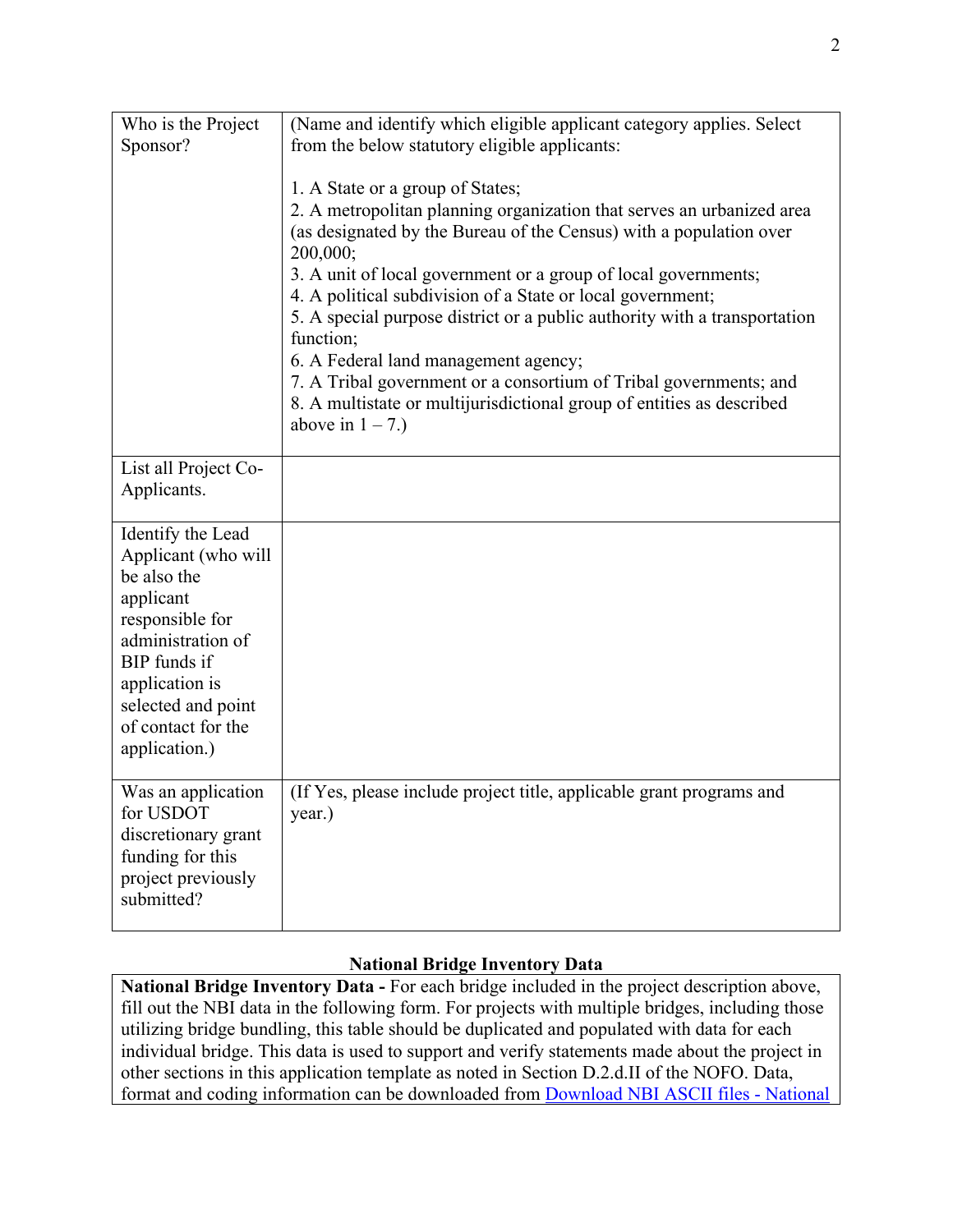|                                          | Bridge Inventory - Bridge Inspection - Safety Inspection - Bridges & Structures - Federal |  |  |  |  |
|------------------------------------------|-------------------------------------------------------------------------------------------|--|--|--|--|
| <b>Highway Administration (dot.gov):</b> |                                                                                           |  |  |  |  |
| <b>Identification</b>                    |                                                                                           |  |  |  |  |
| Item 1 - State Code & Name               |                                                                                           |  |  |  |  |
| Item 8 - Structure Number                |                                                                                           |  |  |  |  |
| Item $5A - Record$ Type                  |                                                                                           |  |  |  |  |
| Item 3 – County Code & Name              |                                                                                           |  |  |  |  |
| Item 6 - Feature Intersected             |                                                                                           |  |  |  |  |
| Item 7 - Facility Carried                |                                                                                           |  |  |  |  |
| Item 16 - Latitude                       |                                                                                           |  |  |  |  |
| Item 17 - Longitude                      |                                                                                           |  |  |  |  |
| Item 98 - Border Bridge                  |                                                                                           |  |  |  |  |
| Item 99 - Border Bridge                  |                                                                                           |  |  |  |  |
| <b>Structure Number</b>                  |                                                                                           |  |  |  |  |
| <b>Classification</b>                    |                                                                                           |  |  |  |  |
| Item 112 - NBIS Bridge Length            |                                                                                           |  |  |  |  |
| Item 21 - Maintenance                    |                                                                                           |  |  |  |  |
| Responsibility                           |                                                                                           |  |  |  |  |
| Item $22 -$ Owner                        |                                                                                           |  |  |  |  |
| <b>Age and Service</b>                   |                                                                                           |  |  |  |  |
| Item $42 - Type$ of Service              |                                                                                           |  |  |  |  |
| <b>Condition</b>                         |                                                                                           |  |  |  |  |
| Item 58 - Deck Condition                 |                                                                                           |  |  |  |  |
| Item 59 - Superstructure                 |                                                                                           |  |  |  |  |
| Condition                                |                                                                                           |  |  |  |  |
| Item 60 - Substructure                   |                                                                                           |  |  |  |  |
| Condition                                |                                                                                           |  |  |  |  |
| Item $62$ – Culverts                     |                                                                                           |  |  |  |  |
| <b>Geometric Data</b>                    |                                                                                           |  |  |  |  |
| Item 49 - Structure Length               |                                                                                           |  |  |  |  |
| <b>Load Rating and Posting</b>           |                                                                                           |  |  |  |  |
| Item 70 – Bridge Posting                 |                                                                                           |  |  |  |  |
| Item 41 – Structure Open,                |                                                                                           |  |  |  |  |
| Posted, or Closed to Traffic             |                                                                                           |  |  |  |  |
| <b>Appraisal</b>                         |                                                                                           |  |  |  |  |
| Item 113 - Scour Critical                |                                                                                           |  |  |  |  |
| <b>Bridges</b>                           |                                                                                           |  |  |  |  |
| <b>Inspections</b>                       |                                                                                           |  |  |  |  |
| Item 90 - Inspection Date                |                                                                                           |  |  |  |  |

# **Project Costs**

**Project Costs** – Provide information detailing the costs associated with the planning project activities. These costs will be used to determine eligible award amount, how the project supports financial goals of the program, and other factors. Future cost data should be based on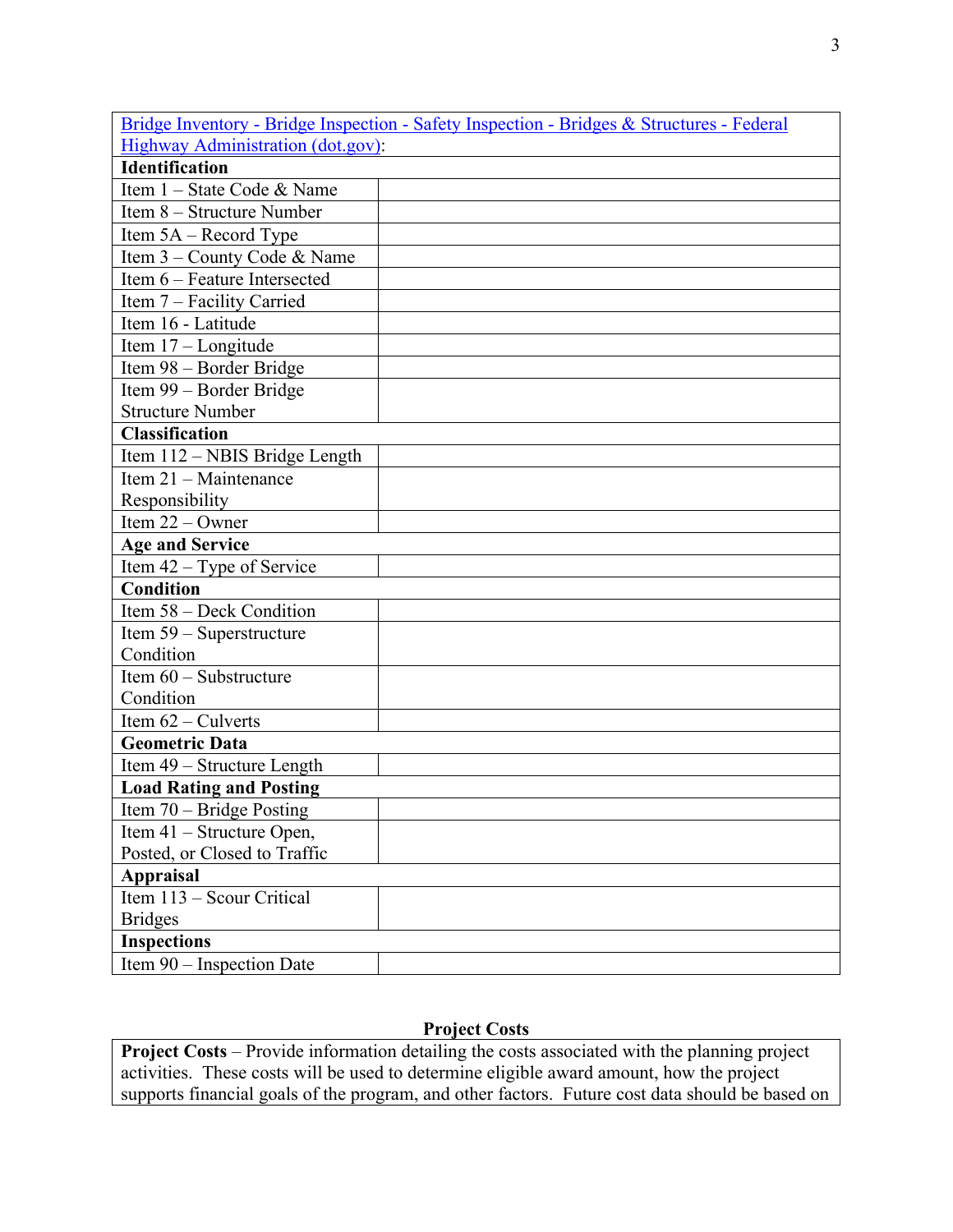estimates for the planning project. Future costs for construction of a Large Bridge Project or Bridge Project are not necessary for the DOT's evaluation of BIP Planning grant. More information on this section can be found in Section D.2.d.III of the NOFO

| <b>BIP Request Amount</b>                                                   | Exact Amount in year-of-expenditure dollars: \$                                                                                                     |                       |
|-----------------------------------------------------------------------------|-----------------------------------------------------------------------------------------------------------------------------------------------------|-----------------------|
| Estimated Total of Other<br>Federal funding<br>(excluding BIP Request)      | Estimate in year-of-expenditure dollars: \$                                                                                                         |                       |
| <b>Estimated Other Federal</b><br>funding (excluding BIP)<br>further detail | (List each Federal Program and identify Formula or<br>Discretionary and the amount for each Federal Program, e.g.<br>Program:<br>Amount:<br>source) | , and repeat for each |
| Estimated non-Federal<br>funding                                            | (Identify each source of non-Federal funding and estimated<br>amount, e.g.<br>Source:<br>Amount:<br>source)                                         | , and repeat for each |
| <b>Total Planning Project</b><br>Cost                                       | Estimate in year-of-expenditure dollars: \$                                                                                                         |                       |

## **Project Outcome Criteria**

**Project Outcome Criteria** – Provide narrative response how the project responds to the project outcome criteria in Section E.1.a of the NOFO. This section should elaborate on previously provided information to address the project selection criteria in more detail.

## **Criteria #1: BIP Program Goals**

This planning project is envisioned to lead to a Bridge Project or a Large Bridge Project that would achieve one or more of the BIP program goals by…

#### **Criteria #2: Project Description**

This planning project will evaluate a bridge project that will…

#### **Criteria #3: Project Schedule**

Submit a detailed description of the current status of the planning process including all activities either completed or under way at the time of the submission of the BIP Planning grant application. Applications should include also a post-Planning grant schedule with the planned start and end dates of all major activities that will need to be completed from the end of the BIP Planning grant through the completion of a BIP Bridge Project or Large Bridge Project, including but not limited to environmental review, design, and construction.

## **Criteria #4: Project Budget**

Describe, in detail, the proposed planning project budget.